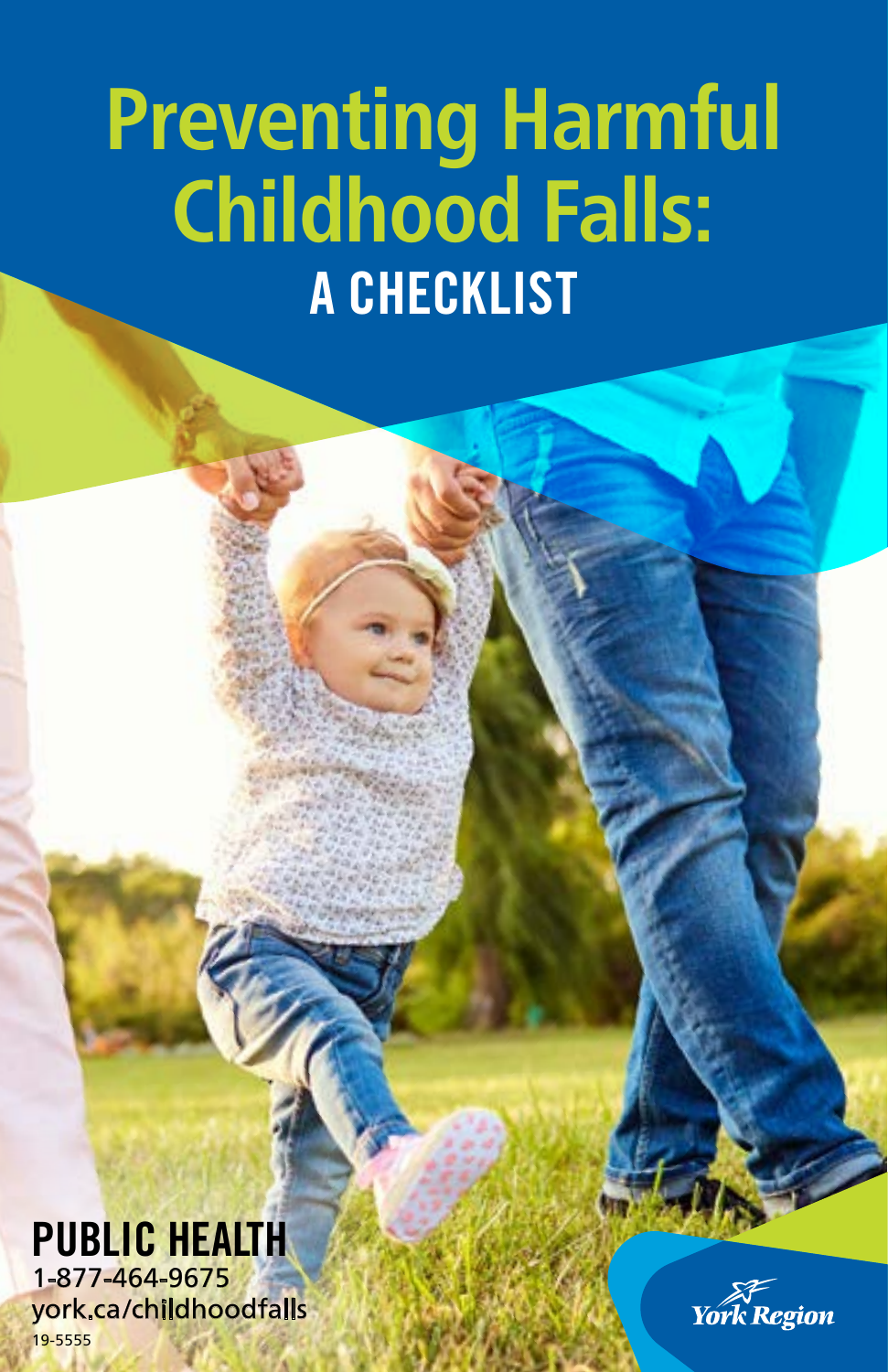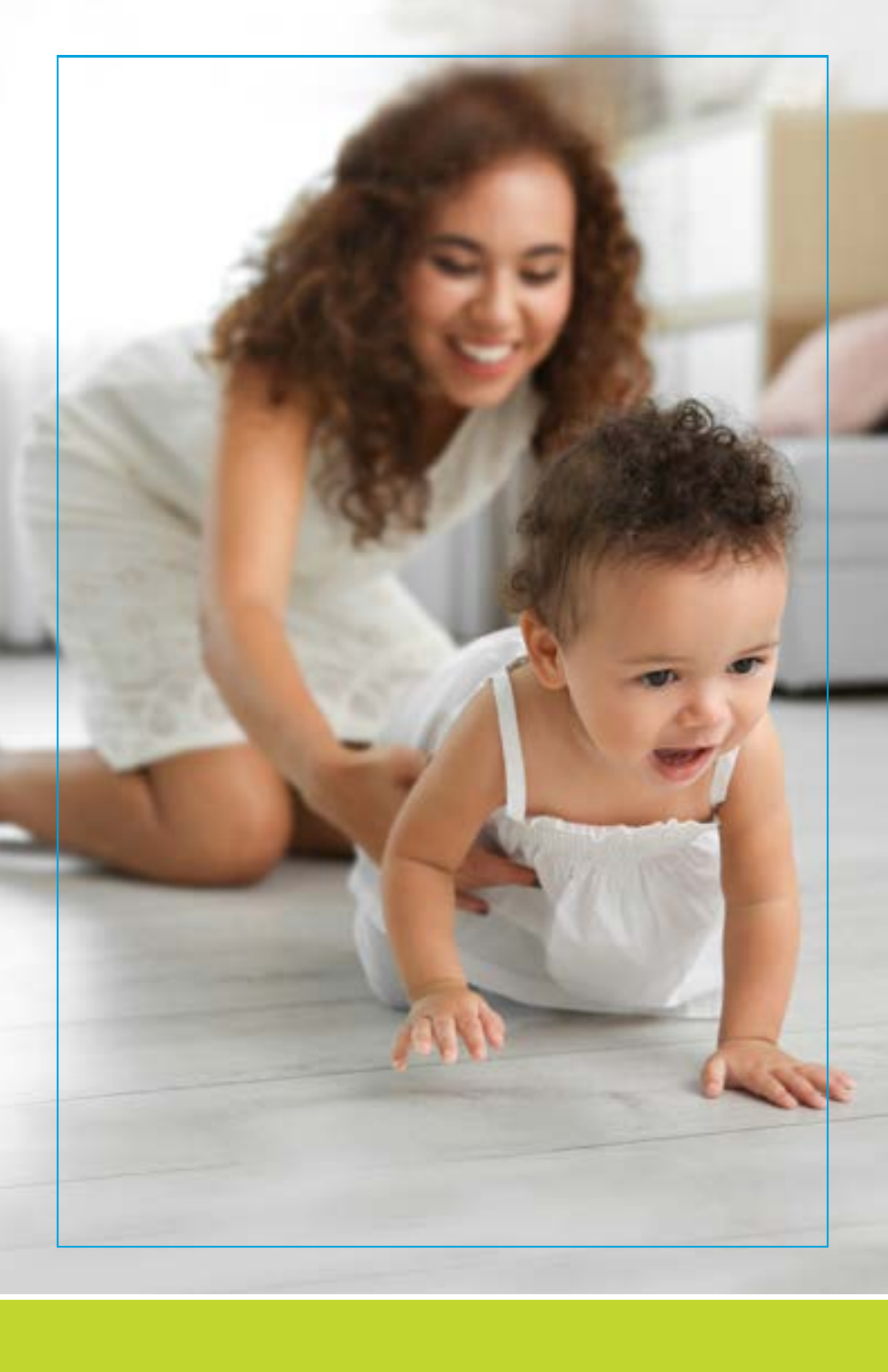Falling is a normal part of a child's development as they grow, gain new skills, and learn about the environment around them. While most falls do not result in serious injury, a fall is the most common cause of childhood injuries requiring medical attention.

- **•** Most infant falls happen at home and are the result of falling from a raised surface such as a bed, couch, chair, change table, or down stairs
- **•** Falls for toddlers usually occur at home and are commonly caused by slipping, tripping, and falling out of bed, down stairs, or from high places
- **•** Playgrounds are the most common area for falls for children between the ages of five and nine

The majority of falls are predictable and preventable. Preventing falls is a combination of active supervision and creating a safe environment. Adults need to role model safe behavior, teach and reinforce home and playground safety rules, and help school age children to manage risk.

Use this fall prevention checklist to identify the potential fall risks at home and at play and make changes to help keep your child safe.

#### Supervision

- $\Box$  Actively supervise. Watch, listen, and stay near your child
- $\Box$  Never step away from your baby when they are on a raised surface, like on a change table or a bed
- $\Box$  When changing baby on a change table, keep at least one hand on your baby at all times
- $\Box$  Never leave your child in an infant seat or car seat on an elevated surface like a table top, counter or washing machine. Place the baby seat on the floor
- $\Box$  Closely supervise when visiting other homes and new environments
- $\Box$  For older children, keep watch while giving your child the chance to explore and develop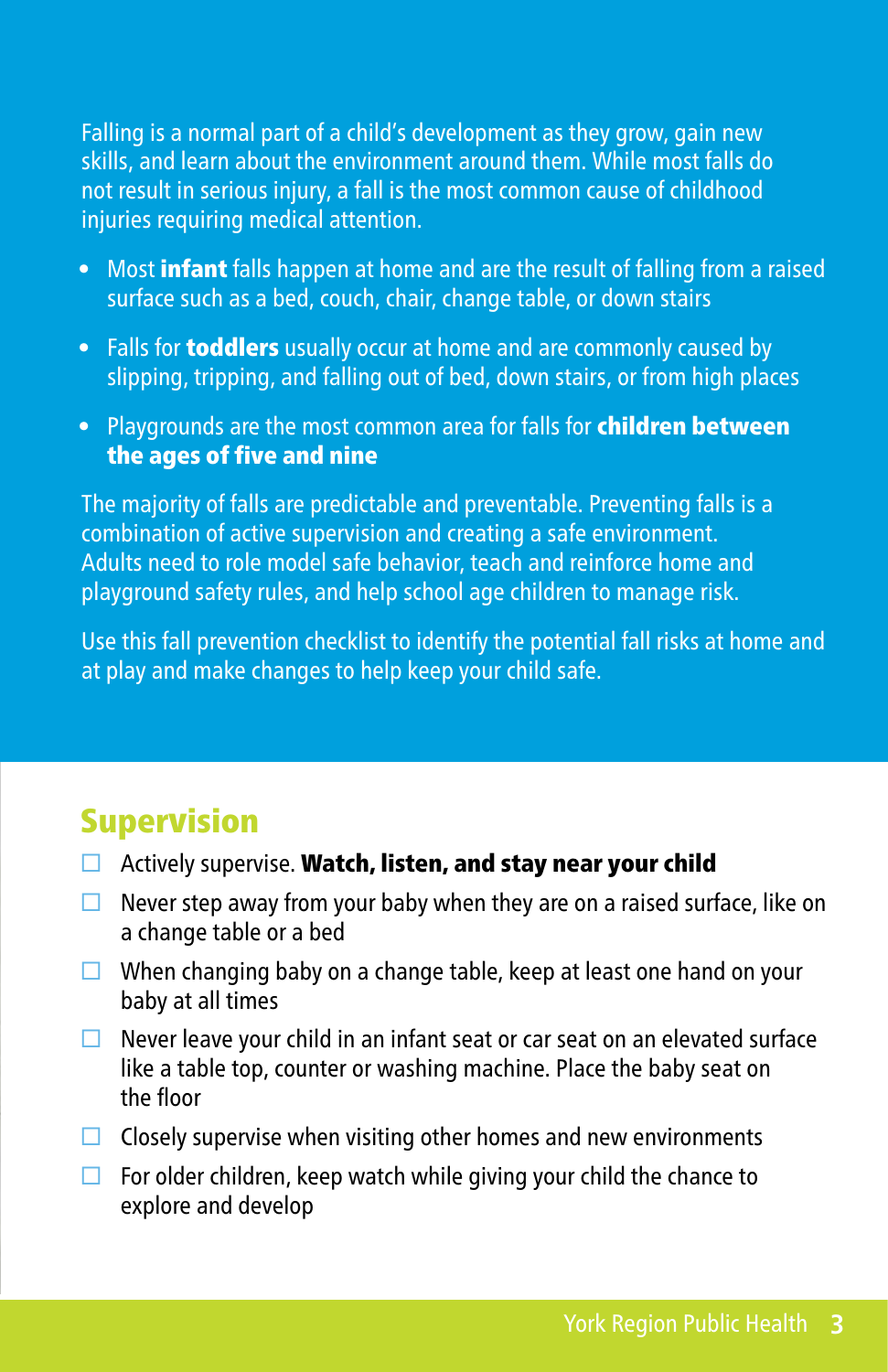# Using Infant and Child Equipment

- $\Box$  Use safety straps when your child is in a stroller, high chair, car seat, infant seat, or on a change table
- $\Box$  Make sure your crib, infant and child equipment, and home safety devices meet Canadian safety standards
- $\Box$  Consider adding a bedrail when the child is moved to a larger bed, if necessary
- $\Box$  Move the crib mattress to its lowest level when your baby begins to push up on their hands and knees
- $\Box$  Once a child is taller than 90cm (35"), close to age three and/or climbing out of the crib, consider moving them to a larger bed

# Stairs

- $\Box$  Install safety gates at the top and bottom of all stairways; the top must be anchored to the wall, not pressure mounted
- $\Box$  Do not let children play on stairs
- $\Box$  Closely assist children as they learn to walk up and down stairs and teach them how to use hand rails

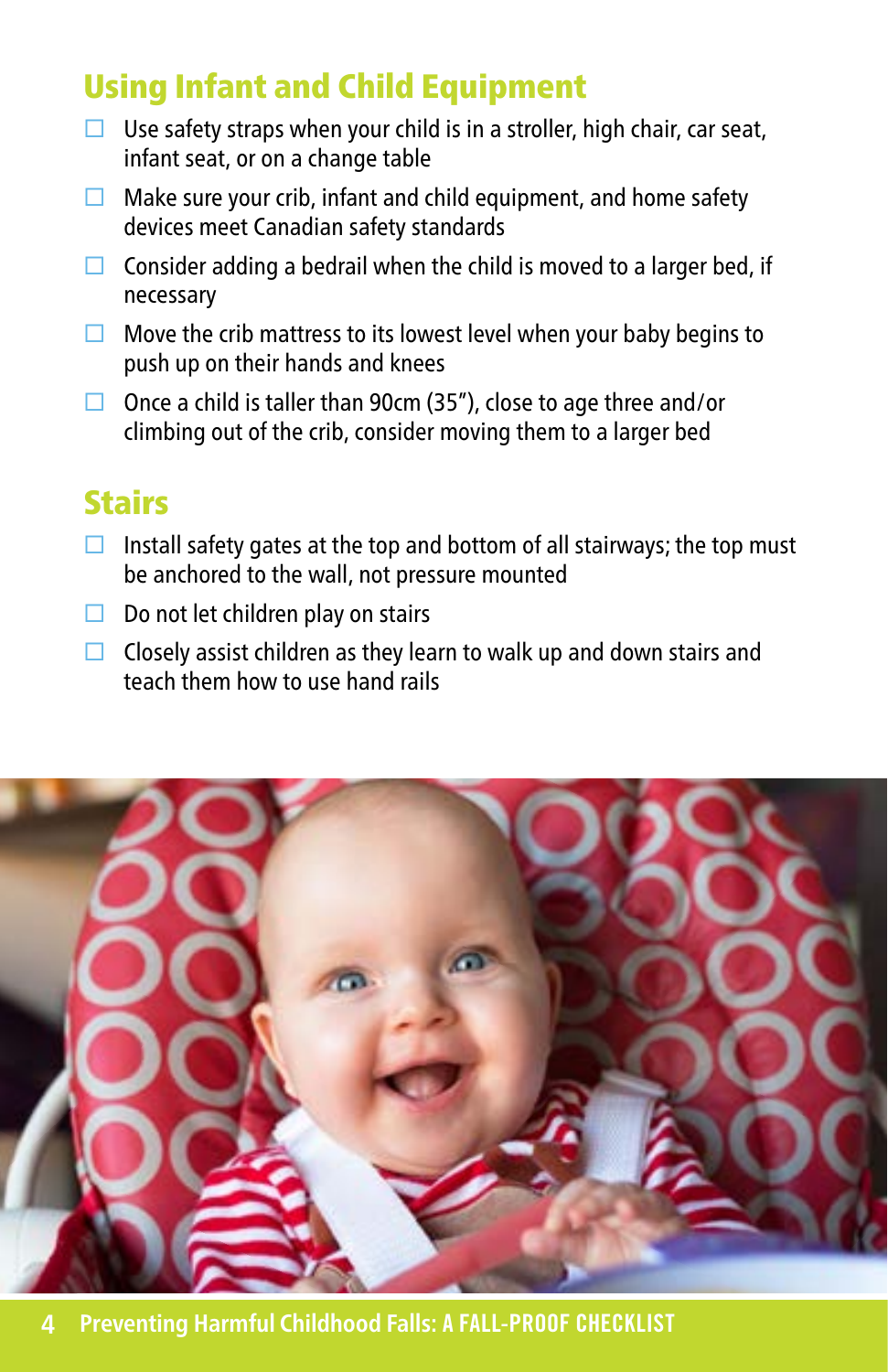## Keep Areas Clear

- $\Box$  Keep pathways, hallways, stairs and exits clear of objects, accessible and well-lit
- $\Box$  Put away toys when not in use
- $\Box$  Keep floors dry and free from spills
- $\Box$  Use non-slip mats with rubber backing

# Windows and Doors

- $\Box$  Make sure all windows have safety devices or guards so they do not open more than 10 cm (4 inches). Window screens can come loose and do not prevent falls
- $\Box$  Use locks and guards on patio and balcony doors
- $\Box$  To prevent children from climbing to windows that open move furniture away
- $\Box$  Keep doors to stairwells, basements, bathrooms and balconies closed and latched
- $\Box$  Install child-resistant door knob covers for basement or exit doors

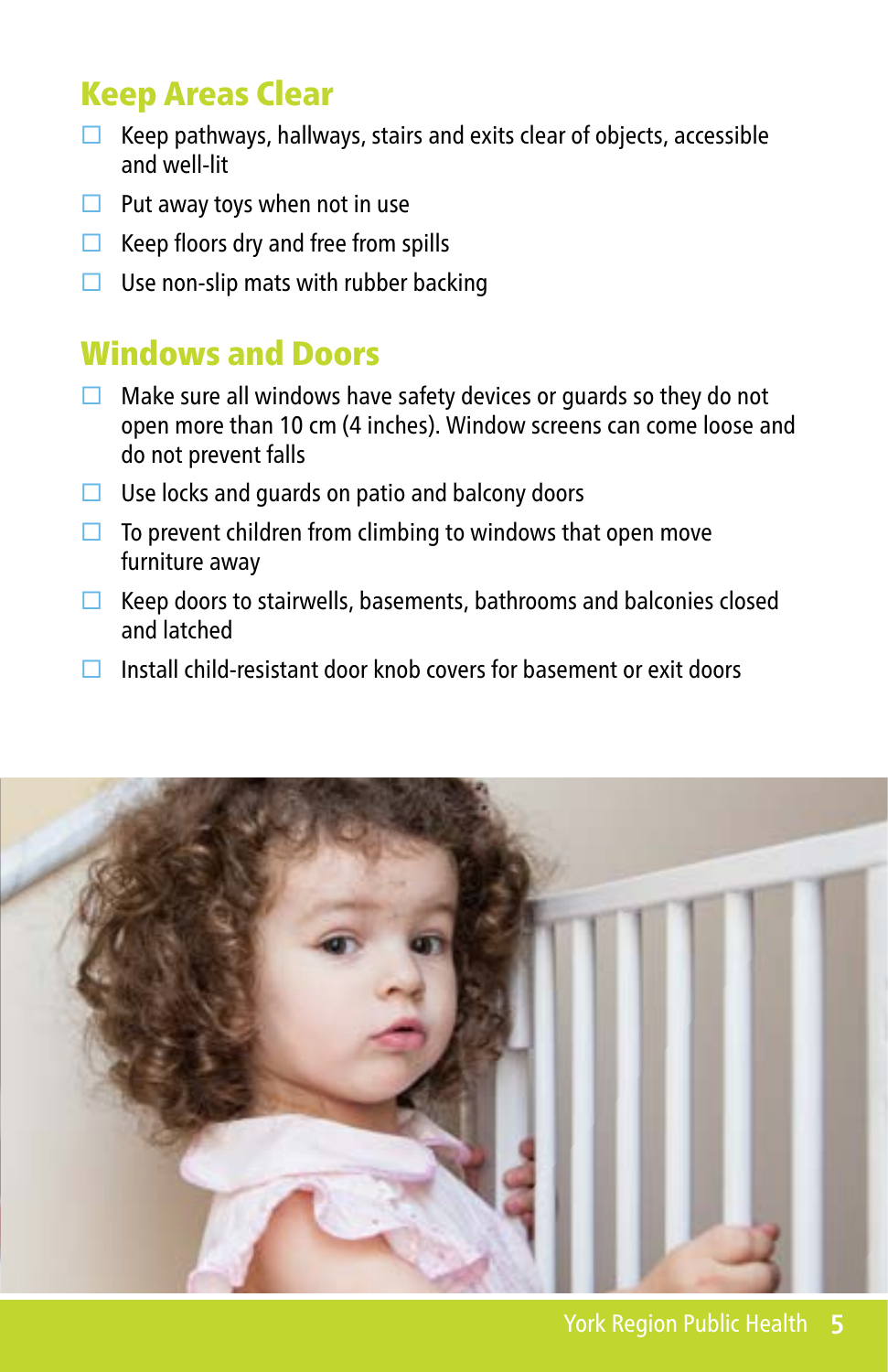## Bathroom

- $\Box$  Use a non-slip mat on the bathroom floor
- $\Box$  Use a non-slip bath mat in the bathtub
- $\Box$  Clean up wet floors promptly to avoid slipping

#### Footwear

- $\Box$  Toddlers or young children should wear socks with treads in the house to prevent slipping
- $\Box$  Children should wear footwear that fits properly and is slip-resistant, such as sneakers for outdoor play
- $\Box$  Keep shoe laces tied to prevent tripping

#### Furniture

- $\Box$  Keep favourite items on low shelves where they can reach them
- $\square$  Do not let children less than six years of age sleep on the top bunk bed
- $\Box$  Keep children from climbing on the kitchen table, counter, or other furniture
- $\Box$  Keep children from jumping on furniture
- $\Box$  Move furniture out of the way when learning to walk
- $\Box$  Anchor top-heavy furniture like bookcases or dressers to the wall
- $\Box$  Secure televisions with television brackets or wall mount. Never place them on top of a high piece of furniture
- $\Box$  Electrical cords should be tucked away to prevent tripping

# Outdoors at Home

- $\Box$  Watch your toddler closely when he or she is outside, especially on uneven or sloping ground, and hills
- $\Box$  Regularly check and maintain home play structures
- $\Box$  Home play structures need to be appropriate for the age and size of the child
- $\square$  Do not allow play on home play structures during the winter months
- $\Box$  Backyard trampolines are not recommended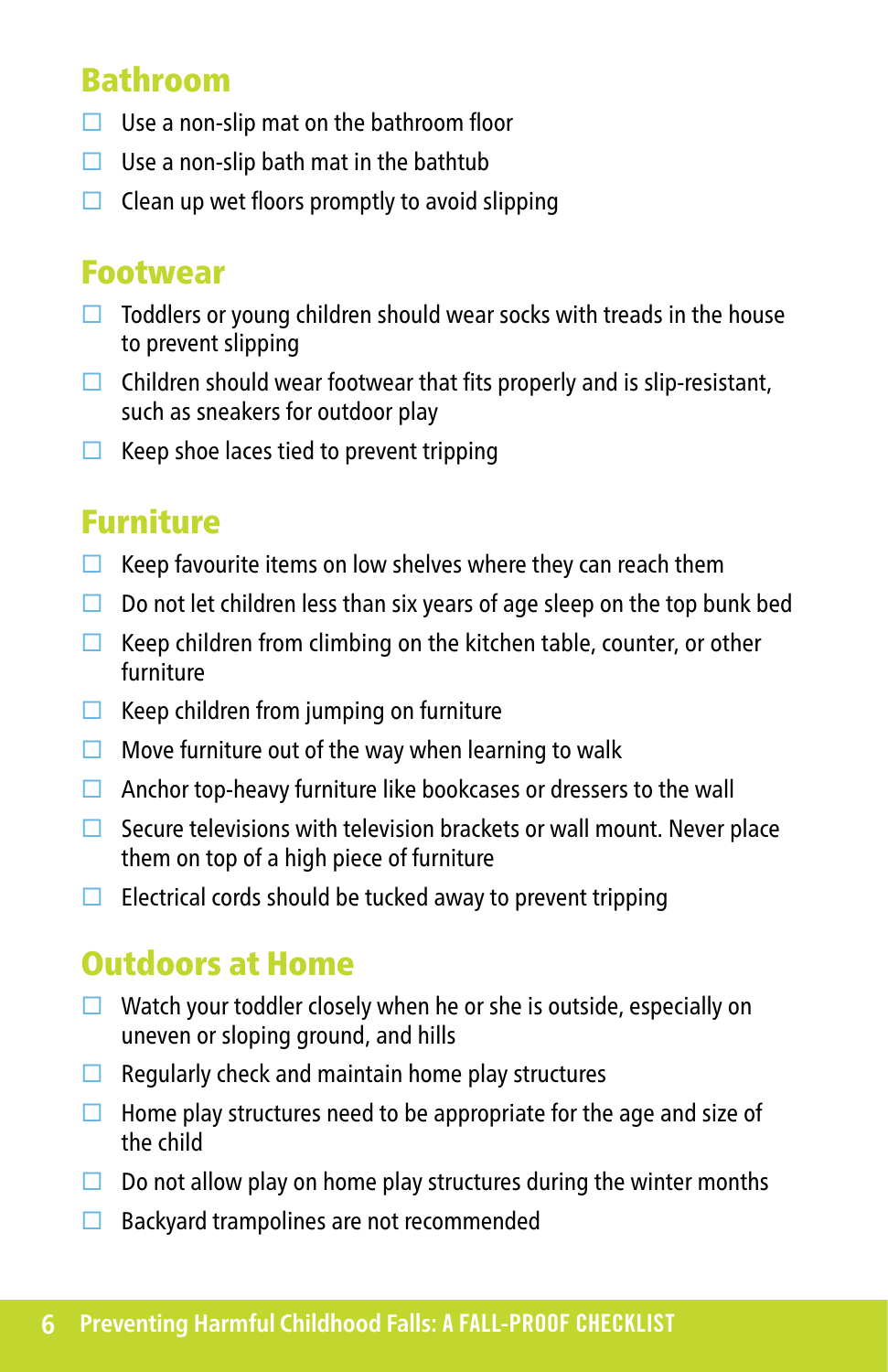- $\square$  Do not let children play on high porches, decks, or balconies
- $\Box$  During the winter months remove snow and ice from the driveway and walkways
- $\Box$  Take caution with pets around smaller children as their movements are unpredictable
- $\Box$  Make sure your child always wears a properly fitted helmet when on a toddler ride-on toy, tricycle, scooter or bike

#### Playgrounds

- $\Box$  Do a safety-check before children play
- $\Box$  Choose a playground with a deep, soft surface such as sand, pea gravel, mulch, or rubber chips
- $\Box$  Make sure the handrails are secure
- $\Box$  Use equipment designed for the child's age
- $\Box$  Stay close to your child as they are learning a new skill or climbing
- $\Box$  Encourage children to wait their turn, never push, and to slide down feet first and walk up the steps
- $\Box$  Do not use playground equipment in the winter



**A fall often happens when a child has learned a new developmental skill, such as learning to roll, walk or ride a bike.**

**Plan ahead for your child's future skills and abilities, make changes to your home, and supervise how and where they play to keep them safe.**